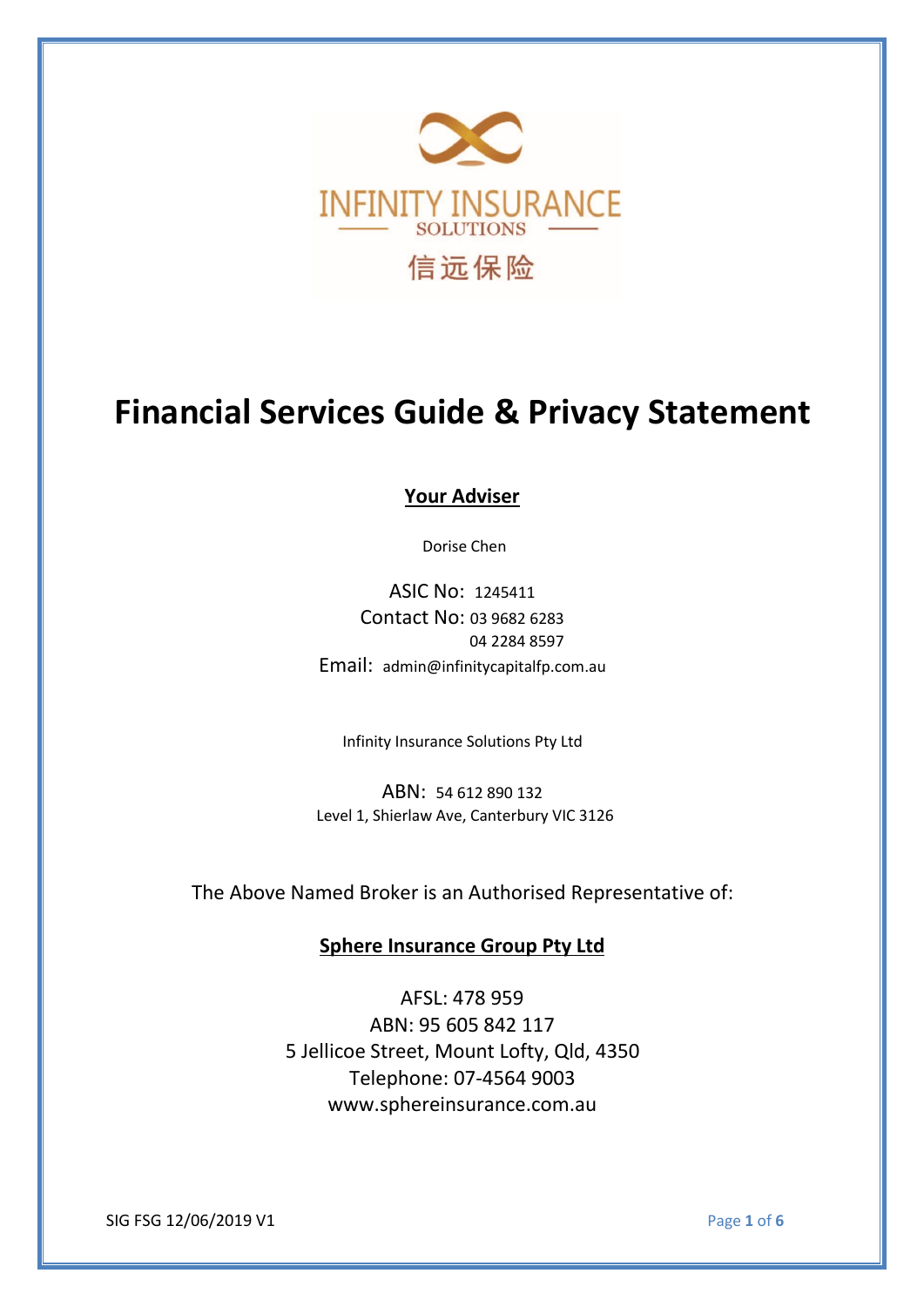# **Our Services and General Information**

This FSG sets out the services that we can offer you. It is designed to assist you in deciding whether to use any of those services and contains important information about, the services we offer you; how we and others are paid; any potential conflict of interest we may have; our internal and external dispute resolution procedures and how you can access them.

#### **FSG Validity Date**

This FSG applies from the revision date at the bottom of every page of this document, and remains valid unless a further FSG is issued to replace it. If we give you a supplementary FSG it will not replace this FSG but will cover services not covered by this FSG.

## **Sphere Insurance Group Pty Ltd**

Sphere Insurance Group Pty Ltd is responsible for the financial services that will be provided to you or through you to your family members, including the distribution of this FSG. The contact details for Sphere Insurance Group Pty Ltd are at the top of this FSG.

# **Our Services**

Sphere Insurance Group Pty Ltd is authorised to, as per its licence:

- (a) Provide financial product advice for the following classes of financial products:
	- (i) General Insurance products; and
- (b) Deal in a financial product by:

(i) Applying for, acquiring, varying, or disposing of a financial product on behalf of another person in respect of the following classes of products:

(A) General Insurance products to retail and wholesale clients.

As Authorised Representatives of Sphere Insurance we are authorised to provide these same services.

#### **Insurance Brokers Code of Practice**

We adhere to and closely follow the National Insurance Brokers Association Code of Practice (the Code). The Code sets out standards for brokers to follow when dealing with clients, including requirements to inform clients of remuneration arrangements and any conflict of interest. The Code is available from the National Insurance Brokers Association website www.niba.com.au

#### **How we will look afteryour insurance**

You can contact us to give us instructions by post or email on the contact number or details mentioned on page 1 of this FSG.

## **Who do we act for?**

As your insurance broker we normally act for you in providing our insurance services. We'll tell you before or at the time if we are not acting for you in providing any part of our service.

For example, an insurer may give us 'binding authority' to arrange or enter into insurance products on their behalf. We could also agree to handle or settle claims on an insurer's behalf. We will inform you if we act for an insurer in this way.

## **Product Disclosure Statement**

If we offer to arrange the issue of an insurance policy to you, we will also provide you with, or pass on to you, a Product Disclosure Statement (PDS), which contains information about the particular policy in question, which will enable you to make an informed decision about purchasing that policy.

SIG FSG 12/06/2019 V1 Page **2** of **6**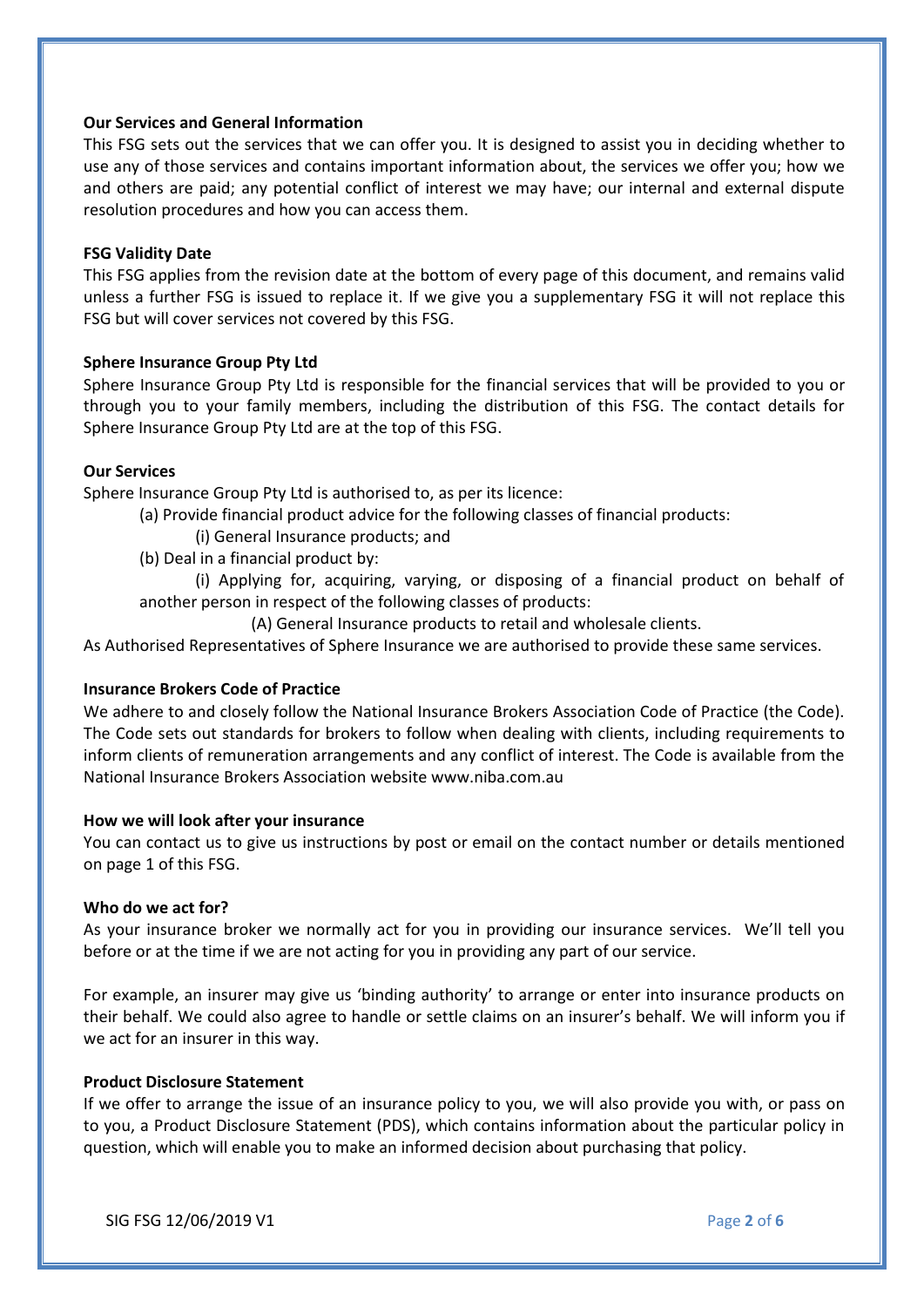## **Further information when personal advice is given**

We will provide you with further information whenever we provide you with advice which takes into account your objectives, financial situation, needs and objectives. This information may include the advice that we have given you, the basis of the advice and other information on our remuneration and any relevant associations or interests.

This information may be contained in a statement of advice (SOA).

When you ask us to recommend an insurance policy for you, we will usually only consider the policies offered by the insurers or insurance providers that we deal with regularly.

If we give you personal advice, we will inform you of any fees, commission or other payments we, our associates or anyone referring you to us (or us to any insurer) will receive in relation to those policies

#### **Is insurance advice always tailored?**

Not in all cases. However, we may need information about your Personal objectives, details of your current financial situation and any relevant information, so that we can arrange insurance policies for you or to give you advice about your insurance needs. We will ask you for the details that we need to know.

In some cases, we will not ask for any of this information. If we do not ask, or if you do not give us all of the information we ask for, any advice you receive may not be appropriate to your needs, objectives and financial situation.

You should read the warnings contained in any SOA, or any other warnings that we give you carefully before making any decision about an insurance policy.

Where we provide you with advice about your insurance arrangements, that advice is current at the time that we give it. We will review your insurance arrangements when you inform us about changes in your circumstances, at the time of any scheduled status review or upon renewal of your insurances.

## **Your duty of disclosure**

We rely on your disclosures to us to pass on to the underwriter. We act for you in placing cover. If you do not answer the questions we ask clearly and truthfully and the risk is undisclosed to the underwriter your policy could be cancelled or additional premium payable. In that we are acting on your behalf there could also be ramifications for us for failing to provide correct information to the underwriter. This could cause us disciplinary action from ASIC or the underwriter.

## **Contractual Liability and your insurance cover**

Many commercial or business contracts contain clauses dealing with your liability (including indemnities or hold harmless clauses). Such clauses may entitle your insurers to reduce cover, or in some cases, refuse to indemnify you at all. You should seek legal advice before signing and accepting contracts. You should inform us of any clauses of this nature before you enter into them.

#### **Conflicts of interest**

Conflicts of interest may arise in circumstances where some or all of your interests as our client are, or may be, inconsistent with some or all of our interests. We have a conflicts of interest policy and procedure, including training and monitoring, to ensure we are aware of and manage any conflicts of

SIG FSG 12/06/2019 V1 Page **3** of **6**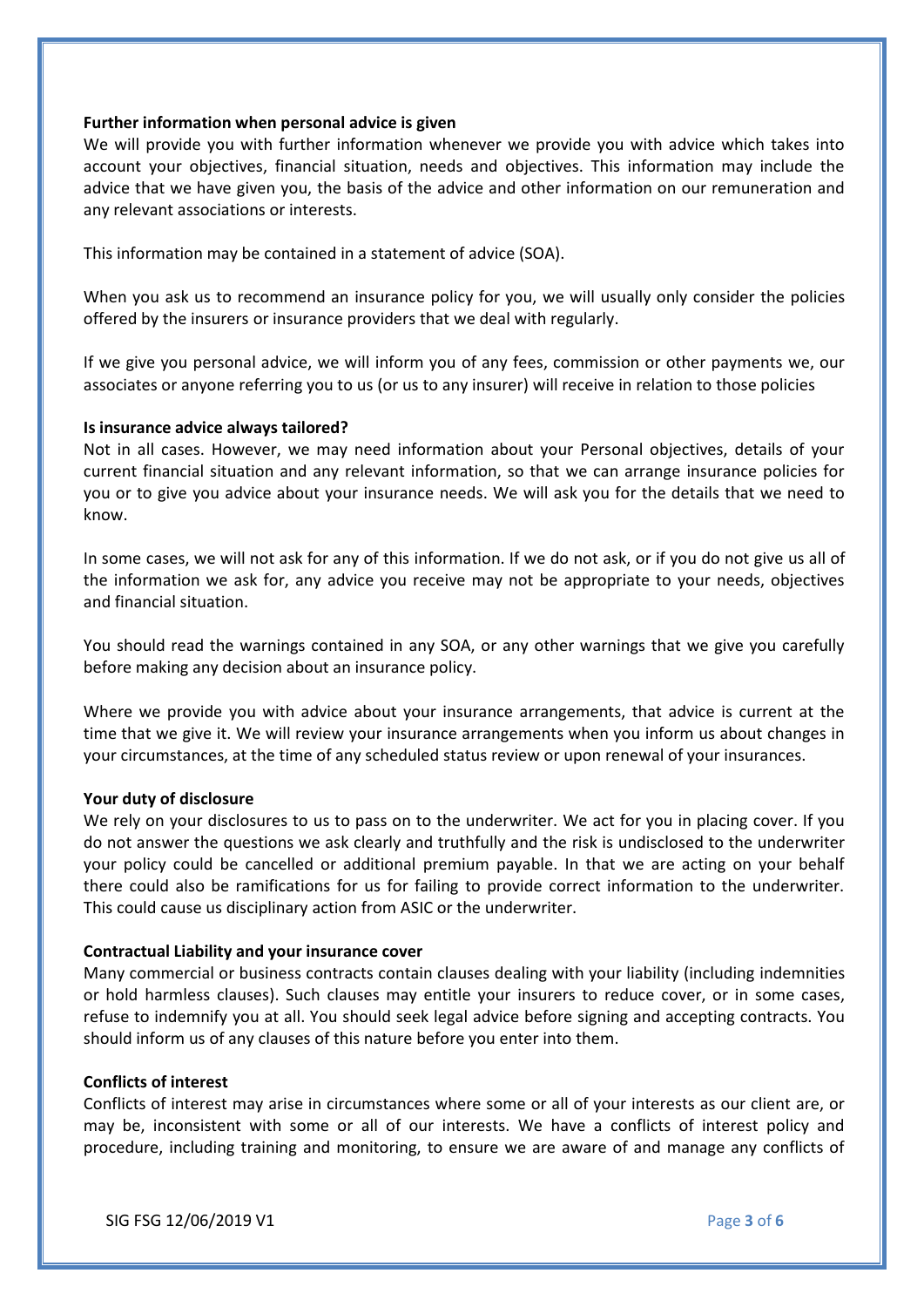interest. Where a conflict is unavoidable we will consult with you and manage the conflict in such a way so as to avoid prejudice to any party.

# **Privacy Statement**

We maintain a record of your personal profile, including details of insurance policies that we arrange for you. We may also maintain records of any recommendations or advice given to you.

We will retain this FSG and any other FSG given to you as well as any SOA or PDS that we give or pass on to you for the period required by law.

We are committed to implementing and promoting a privacy policy, which will ensure the privacy and security of your personal information.

We value the privacy of personal information and are bound by the Privacy Act 1988 when we collect, use, disclose or handle personal information. We collect personal information to offer, provide, manage and administer the many financial services and products we and our group of companies are involved in (including those outlined in this FSG).

Personal information may be obtained by us directly from you or, sometimes, via a third party such as your employer or an immediate member of your family.

When information is provided to us via a third party we use that information on the basis that you have consented or would reasonably expect us to collect your personal information in this way and we take reasonable steps to ensure that you have been made aware of how we handle your personal information.

The primary purpose for our collection and use of your personal information is to enable us to provide insurance services to you. Sometimes, we may use your personal information for our marketing campaigns, in relation to new products, services or information that may be of interest to you.

We may disclose the information we collect to third parties, including service providers engaged by us to carry out certain business activities on our behalf (such as assessors and call centres in Australia). In dealing with us, you agree to us using and disclosing your personal information as set out in this statement and our Privacy Policy. This consent remains valid unless you alter or revoke it by giving written notice.

However, should you choose to withdraw your consent it is important for you to understand that this may mean we may not be able to provide you or your organisation with insurance or to respond to any claim you submit.

If you have previously provided us with permission to show your name and occupation for marketing purposes, you may revoke this permission at any time in writing to us, or by emailing us using the contact information on the first page of this FSG.

SIG FSG 12/06/2019 V1 Page **4** of **6**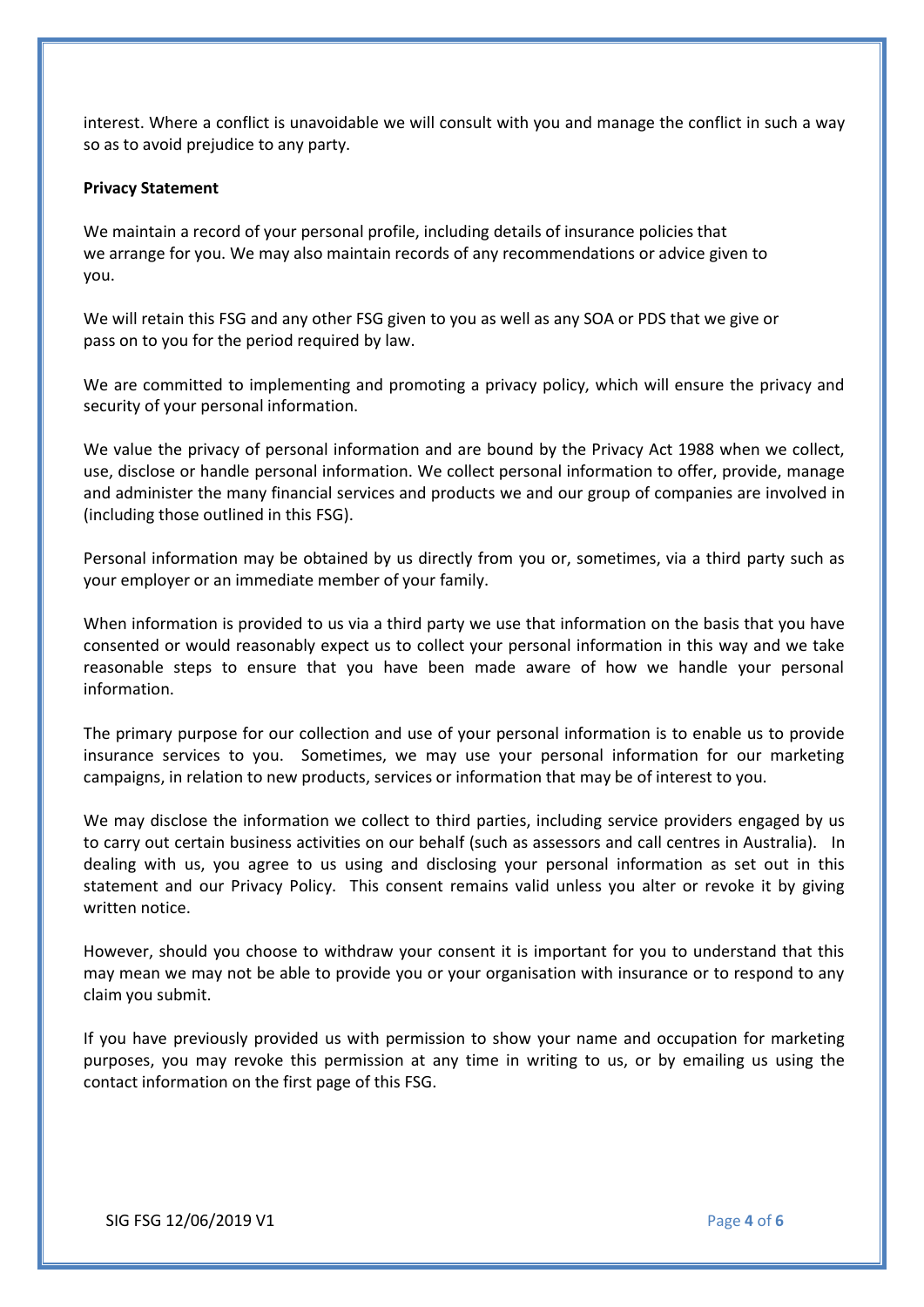## **How will I pay for the services provided?**

All services can be paid for in any number of ways, including by BPAY, and Credit Card. How to pay will be clearly displayed on your invoice. You can choose to pay by any of the payment methods set out in the invoice.

For each insurance product, the insurer will charge a premium that includes any relevant taxes, charges and levies.

These will all be shown on the quotes and invoices that we send you. You are required to pay us within the time set out on the invoice.

## **How are we remunerated?**

We usually receive a payment based on a percentage of this premium (excluding relevant taxes, charges and levies) called commission, which is paid to Sphere Insurance Group by the insurers. Commissions range from 0% to 50%.

We may also charge a Broker Fee for policy invoicing, premium collection and remittance and issuing policies and other insurance, administration work. This charge will appear on your invoice and will vary depending on the work and the commission we receive.

You agree that we may retain all our commission, fees and other remuneration in full in the event of any cancellation of a policy, alteration, or the future downward adjustment of premium. You also agree that both we and the insurer may offset such remuneration from any premium refund you are entitled to.

Please note that we treat our remuneration as fully earned when we issue you with a tax invoice, unless we have a written agreement with you that varies this statement.

When you pay us your premium it will be banked into the Sphere Insurance Group None Interest Trust Account.

Sphere Insurance Group will forward the premium paid in full to the insurer, once the Policy goes into force Sphere insurance group then remits to us our agreed percentage of all fees and commissions; Sphere Insurance deducts a management fee from our commissions and broker fees of between 5% and 30% from the total commission and broker fee received and pays the remainder of the broker fee and commission to us.

## **External referrers**

We do not often pay any commissions, fees or benefits to others who refer you to us or refer us to an insurer. If we do, we will pay commissions to those people out of our commission or fees (not in addition to those amounts).

#### **Premium Funding**

If we arrange premium funding for you, we may be paid a commission by the premium funder. We may also charge you a Brokers Fee. The commission that we are paid by the premium funder is usually calculated as a percentage of your insurance premium including government fees or changes. If you instruct us to arrange a product, this is when we become entitled to the commission.

Our commission rates for premium funding are in the range of 0% to 5% of funded premium.

SIG FSG 12/06/2019 V1 Page **5** of **6**